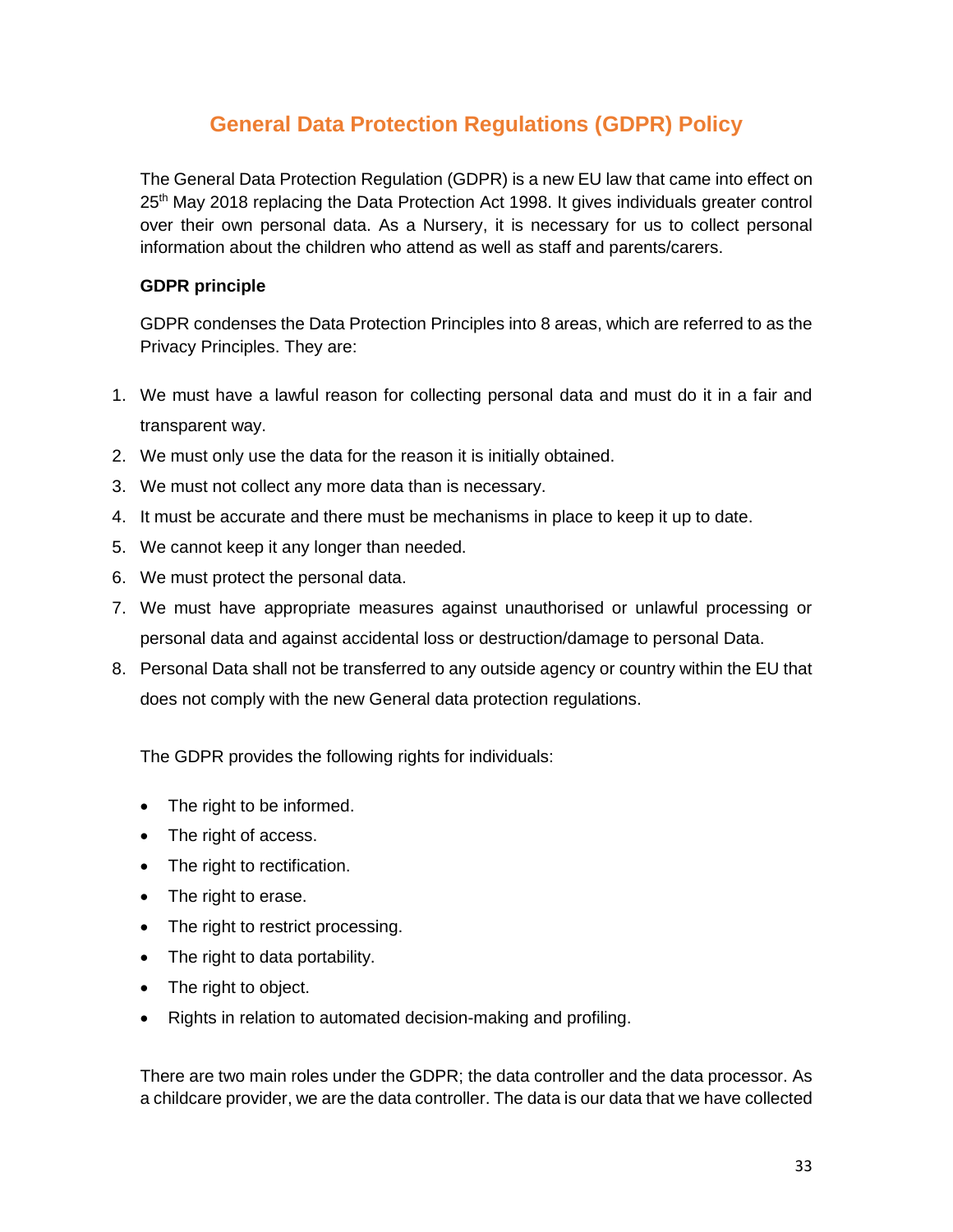about the children and their families. We have contracts with other companies to process data, which makes them the data processor. The two roles have some differences but the principles of GDPR apply to both. We have a responsibility to ensure that other companies we work with are also GDPR compliant.

# **Lawful basis for processing personal data**

We must have a lawful basis for processing all personal data within our organisation and this is recorded on our information audit for all the different information we collect. The six reasons as follows:

**(a) Consent:** the individual has given clear consent for you to process their personal data for a specific purpose.

**(b) Contract:** the processing is necessary for a contract you have with the individual, or because they have asked you to take specific steps before entering into a contract.

**(c) Legal obligation:** the processing is necessary for you to comply with the law (not including contractual obligations).

**(d) Vital interests:** the processing is necessary to protect someone's life.

**(e) Public task:** the processing is necessary for you to perform a task in the public interest or for your official functions, and the task or function has a clear basis in law.

**(f) Legitimate interests:** the processing is necessary for your legitimate interests or the legitimate interests of a third party unless there is a good reason to protect the individual's personal data which overrides those legitimate interests.

For the majority of data we collect, the lawful basis for doing so falls under the category of 'legal obligation' such as names, date of birth and addresses as we have a legal requirement to obtain this data as part of the Statutory Framework for the Early Years Foundation Stage.

Some data we collect, for example, photographs, requires parents to give consent for us to do so. Where this is the case, parents will be required to sign a consent form to 'opt in' and are made aware that they have the right to withdraw their consent at any time.

We may also be required to collect data as part of parent's contract with the setting or local authority, for example, for us to claim government funding.

#### **Data retention**

We will hold information about individuals only for as long as the law says and no longer than necessary. After this, we will dispose of it securely. Please see a copy of the retention periods for records.

#### **Security**